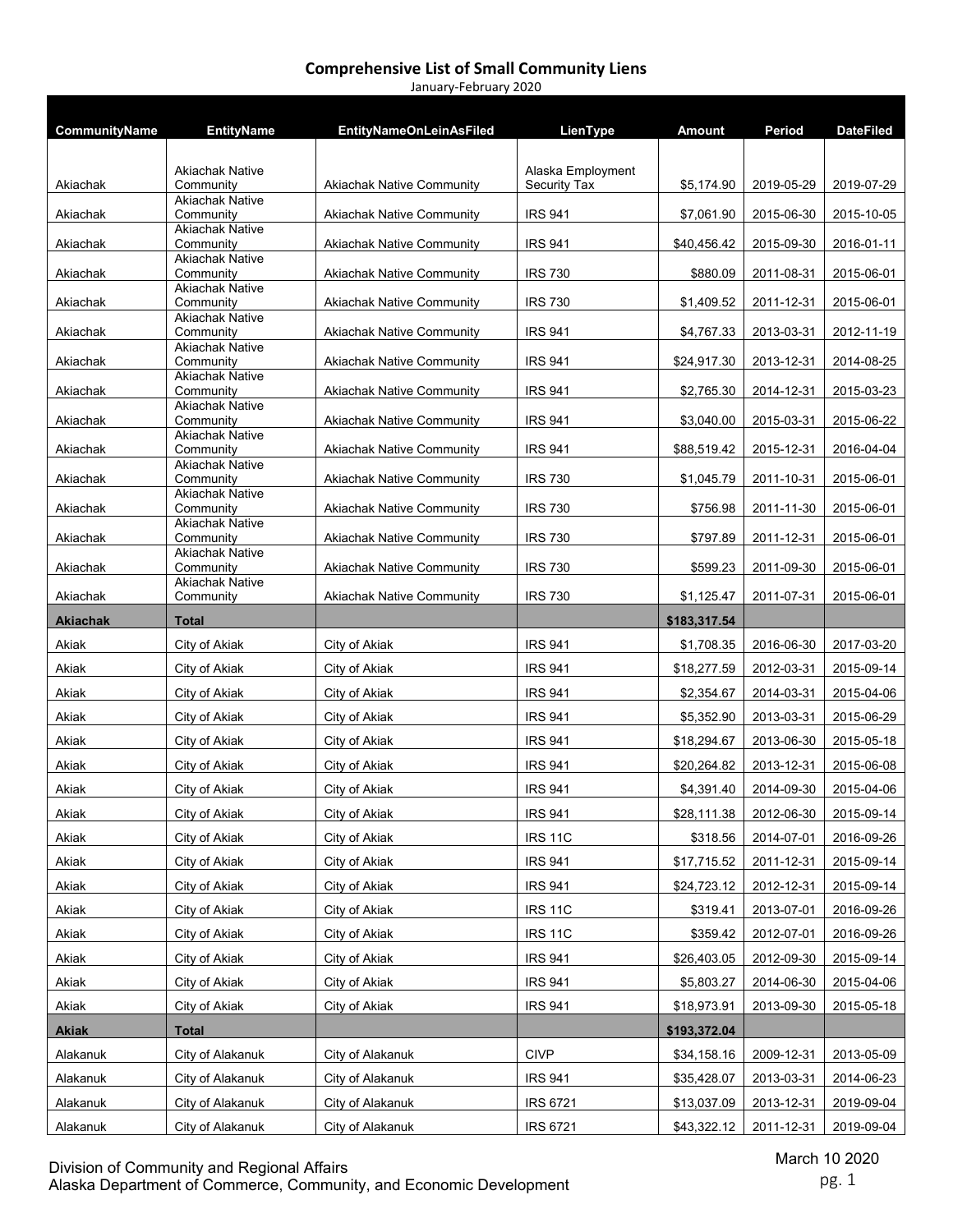| CommunityName<br>Alakanuk   | <b>EntityName</b>                    | <b>EntityNameOnLeinAsFiled</b>       | LienType<br><b>IRS 941</b>        | <b>Amount</b><br>\$24,274.54 | Period                   | <b>DateFiled</b><br>2013-05-09 |
|-----------------------------|--------------------------------------|--------------------------------------|-----------------------------------|------------------------------|--------------------------|--------------------------------|
| Alakanuk                    | City of Alakanuk<br>City of Alakanuk | City of Alakanuk<br>City of Alakanuk | <b>IRS 941</b>                    | \$1,436.67                   | 2012-09-30<br>2012-03-31 | 2013-05-09                     |
|                             |                                      | City of Alakanuk                     | <b>IRS 941</b>                    |                              | 2013-06-30               |                                |
| Alakanuk                    | City of Alakanuk                     |                                      | <b>IRS 941</b>                    | \$54,453.17<br>\$18,058.84   | 2012-12-31               | 2014-05-12                     |
| Alakanuk<br><b>Alakanuk</b> | City of Alakanuk<br><b>Total</b>     | City of Alakanuk                     |                                   | \$224,168.66                 |                          | 2013-05-09                     |
|                             |                                      |                                      |                                   |                              |                          |                                |
| Alatna                      | Alatna Village                       | Alatna Tribal Council                | Alaska Employment<br>Security Tax | \$466.00                     | 2008-12-31               | 2010-02-08                     |
| <b>Alatna</b>               | <b>Total</b>                         |                                      |                                   | \$466.00                     |                          |                                |
|                             |                                      |                                      | Alaska Employment                 |                              |                          |                                |
| Allakaket                   | Allakaket Village                    | Allakaket Village Council            | Security Tax                      | \$206.84                     | 2005-12-31               | 2006-10-17                     |
| Allakaket                   | Allakaket Village                    | Allakaket Village Council            | Alaska Employment<br>Security Tax | \$411.54                     | 2006-03-31               | 2006-10-17                     |
| Allakaket                   | Allakaket Village                    | Allakaket Village Council            | Alaska Employment<br>Security Tax | \$291.72                     | 2006-06-30               | 2006-10-17                     |
|                             |                                      |                                      |                                   |                              |                          |                                |
| Allakaket                   | Allakaket Village                    | Allakaket Village Council            | Alaska Employment<br>Security Tax | \$39.89                      | 2013-03-30               | 2013-12-06                     |
| Allakaket                   | Allakaket Village                    | Allakaket Village Council            | Alaska Employment<br>Security Tax | \$3,581.32                   | 2017-12-31               | 2018-05-07                     |
| Allakaket                   | Allakaket Village                    | Allakaket Village Council            | Alaska Employment<br>Security Tax | \$13,322.65                  | 2018-03-31               | 2018-08-06                     |
| Allakaket                   | Allakaket Village                    | Allakaket Village Council            | Alaska Employment<br>Security Tax | \$1,995.49                   | 2005-06-30               | 2006-10-17                     |
|                             |                                      |                                      | Alaska Employment                 |                              |                          |                                |
| Allakaket                   | Allakaket Village                    | Allakaket Village Council            | <b>Security Tax</b>               | \$2,157.81                   | 2005-09-30               | 2006-10-17                     |
| Allakaket                   | Allakaket Village                    | Allakaket Village Council            | Alaska Employment<br>Security Tax | \$14,759.77                  | 2018-06-30               | 2018-12-04                     |
| <b>Allakaket</b>            | <b>Total</b>                         |                                      |                                   | \$36,767.03                  |                          |                                |
| Anaktuvuk Pass              | City of Anaktuvuk Pass               | Anaktuvuk Pass City Council          | <b>IRS 941</b>                    | \$5,245.29                   | 2016-09-30               | 2017-03-21                     |
| <b>Anaktuvuk Pass</b>       | Total                                |                                      |                                   | \$5,245.29                   |                          |                                |
| Anvik                       | City of Anvik                        | <b>Anvik Tribal Council</b>          | <b>IRS 941</b>                    | \$3,129.48                   | 2013-09-30               | 2017-02-10                     |
| Anvik                       | City of Anvik                        | <b>Anvik Tribal Council</b>          | <b>IRS 941</b>                    | \$38,696.32                  | 2016-06-30               | 2017-02-10                     |
| Anvik                       | City of Anvik                        | <b>Anvik Tribal Council</b>          | <b>IRS 941</b>                    | \$2,514.50                   | 2015-06-30               | 2017-02-10                     |
| Anvik                       | City of Anvik                        | <b>Anvik Tribal Council</b>          | <b>IRS 941</b>                    | \$216.07                     | 2010-12-31               | 2017-02-10                     |
| Anvik                       | City of Anvik                        | <b>Anvik Tribal Council</b>          | <b>IRS 941</b>                    | \$7,567.36                   | 2012-09-30               | 2017-02-10                     |
| Anvik                       | City of Anvik                        | <b>Anvik Tribal Council</b>          | <b>IRS 941</b>                    | \$2,382.10                   | 2013-12-31               | 2017-02-10                     |
| Anvik                       | City of Anvik                        | <b>Anvik Tribal Council</b>          | <b>IRS 941</b>                    | \$2,127.07                   | 2015-03-31               | 2017-02-10                     |
| Anvik                       | City of Anvik                        | <b>Anvik Tribal Council</b>          | <b>IRS 941</b>                    | \$3,037.58                   | 2014-09-30               | 2017-02-10                     |
| <b>Anvik</b>                | City of Anvik                        | <b>Anvik Tribal Council</b>          | <b>IRS 941</b>                    | \$1,795.13                   | 2013-06-30               | 2017-02-10                     |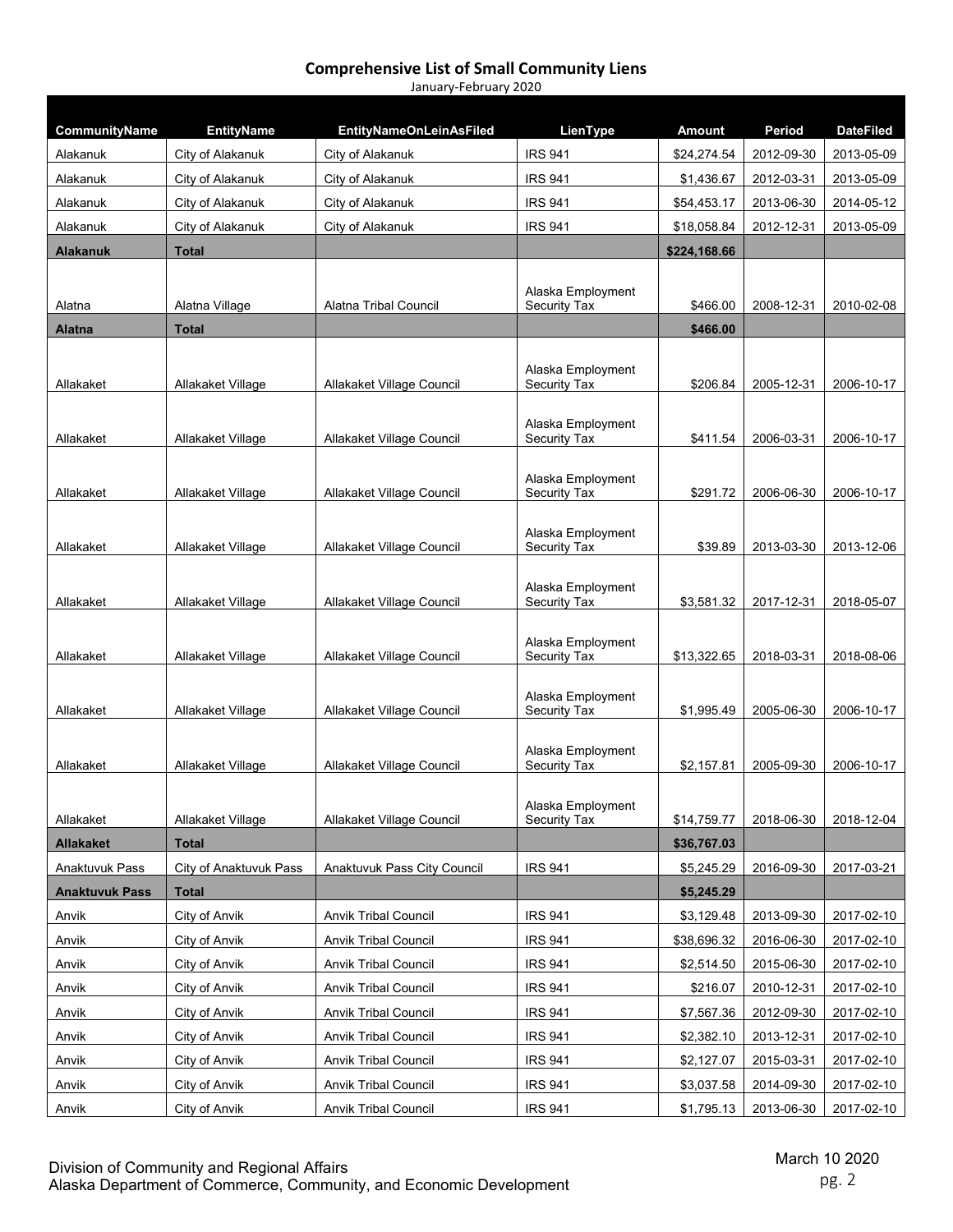| CommunityName | <b>EntityName</b>     | <b>EntityNameOnLeinAsFiled</b>       | LienType        | <b>Amount</b> | Period     | <b>DateFiled</b> |
|---------------|-----------------------|--------------------------------------|-----------------|---------------|------------|------------------|
| Anvik         | City of Anvik         | <b>Anvik Tribal Council</b>          | <b>IRS 941</b>  | \$4,506.94    | 2016-09-30 | 2017-02-10       |
| Anvik         | City of Anvik         | <b>Anvik Tribal Council</b>          | <b>IRS 941</b>  | \$1,543.56    | 2011-09-30 | 2017-02-10       |
| Anvik         | City of Anvik         | <b>Anvik Tribal Council</b>          | <b>IRS 941</b>  | \$629.76      | 2012-12-31 | 2017-02-10       |
| Anvik         | City of Anvik         | <b>Anvik Tribal Council</b>          | <b>IRS 941</b>  | \$2,872.44    | 2014-03-31 | 2017-02-10       |
| Anvik         | City of Anvik         | <b>Anvik Tribal Council</b>          | <b>IRS 941</b>  | \$2,825.22    | 2014-12-31 | 2017-02-10       |
| Anvik         | City of Anvik         | <b>Anvik Tribal Council</b>          | <b>IRS 941</b>  | \$6,546.11    | 2015-12-31 | 2017-02-10       |
| Anvik         | City of Anvik         | <b>Anvik Tribal Council</b>          | <b>IRS 941</b>  | \$3,395.28    | 2015-09-30 | 2017-02-10       |
| Anvik         | City of Anvik         | <b>Anvik Tribal Council</b>          | <b>IRS 941</b>  | \$4,517.94    | 2016-03-31 | 2017-02-10       |
| Anvik         | <b>Total</b>          |                                      |                 | \$88,302.86   |            |                  |
| Atmautluak    | Village of Atmautluak | Atmauluak Traditional Council        | <b>IRS 941</b>  | \$12,883.16   | 2012-09-30 | 2016-09-26       |
| Atmautluak    | Village of Atmautluak | <b>Atmauluak Traditional Council</b> | <b>IRS 941</b>  | \$8,400.87    | 2012-12-31 | 2016-09-26       |
| Atmautluak    | Village of Atmautluak | <b>Atmauluak Traditional Council</b> | <b>IRS 941</b>  | \$44,537.90   | 2013-03-31 | 2016-09-26       |
| Atmautluak    | Village of Atmautluak | Atmauluak Traditional Council        | <b>IRS 941</b>  | \$21,949.75   | 2015-12-31 | 2016-09-26       |
| Atmautluak    | Village of Atmautluak | Atmauluak Traditional Council        | <b>IRS 941</b>  | \$18,827.76   | 2016-03-31 | 2016-09-26       |
| Atmautluak    | Village of Atmautluak | Atmauluak Traditional Council        | <b>IRS 730</b>  | \$83.18       | 2014-03-31 | 2017-03-01       |
| Atmautluak    | Village of Atmautluak | <b>Atmauluak Traditional Council</b> | <b>IRS 730</b>  | \$95.55       | 2014-04-30 | 2017-03-01       |
| Atmautluak    | Village of Atmautluak | <b>Atmauluak Traditional Council</b> | <b>IRS 730</b>  | \$85.01       | 2015-11-30 | 2017-03-01       |
| Atmautluak    | Village of Atmautluak | <b>Atmauluak Traditional Council</b> | <b>IRS 730</b>  | \$74.61       | 2015-12-31 | 2017-03-01       |
| Atmautluak    | Village of Atmautluak | <b>Atmauluak Traditional Council</b> | <b>IRS 730</b>  | \$53.71       | 2016-02-29 | 2017-03-01       |
| Atmautluak    | Village of Atmautluak | Atmauluak Traditional Council        | <b>IRS 730</b>  | \$82.65       | 2016-03-31 | 2017-03-01       |
| Atmautluak    | Village of Atmautluak | <b>Atmauluak Traditional Council</b> | <b>IRS 730</b>  | \$50.58       | 2016-04-30 | 2017-03-01       |
| Atmautluak    | Village of Atmautluak | Village of Atmautluak                | <b>IRS 6721</b> | \$1,784.98    | 2010-12-31 | 2016-09-26       |
| Atmautluak    | Village of Atmautluak | Atmauluak Traditional Council        | <b>IRS 941</b>  | \$3,701.35    | 2013-09-30 | 2016-09-26       |
| Atmautluak    | Village of Atmautluak | <b>Atmauluak Traditional Council</b> | <b>IRS 941</b>  | \$42,382.58   | 2013-12-31 | 2016-09-26       |
| Atmautluak    | Village of Atmautluak | Atmauluak Traditional Council        | <b>IRS 941</b>  | \$7,098.89    | 2014-09-30 | 2016-09-26       |
| Atmautluak    | Village of Atmautluak | <b>Atmauluak Traditional Council</b> | <b>IRS 941</b>  | \$9,907.32    | 2014-12-31 | 2016-09-26       |
| Atmautluak    | Village of Atmautluak | <b>Atmauluak Traditional Council</b> | <b>IRS 941</b>  | \$58,837.49   | 2015-03-31 | 2016-09-26       |
| Atmautluak    | Village of Atmautluak | <b>Atmauluak Traditional Council</b> | <b>IRS 941</b>  | \$29,319.54   | 2015-06-30 | 2016-09-26       |
| Atmautluak    | Village of Atmautluak | <b>Atmauluak Traditional Council</b> | <b>IRS 941</b>  | \$27,762.59   | 2016-06-30 | 2016-12-01       |
| Atmautluak    | Village of Atmautluak | Atmauluak Traditional Council        | <b>IRS 941</b>  | \$3,734.30    | 2016-09-30 | 2017-03-01       |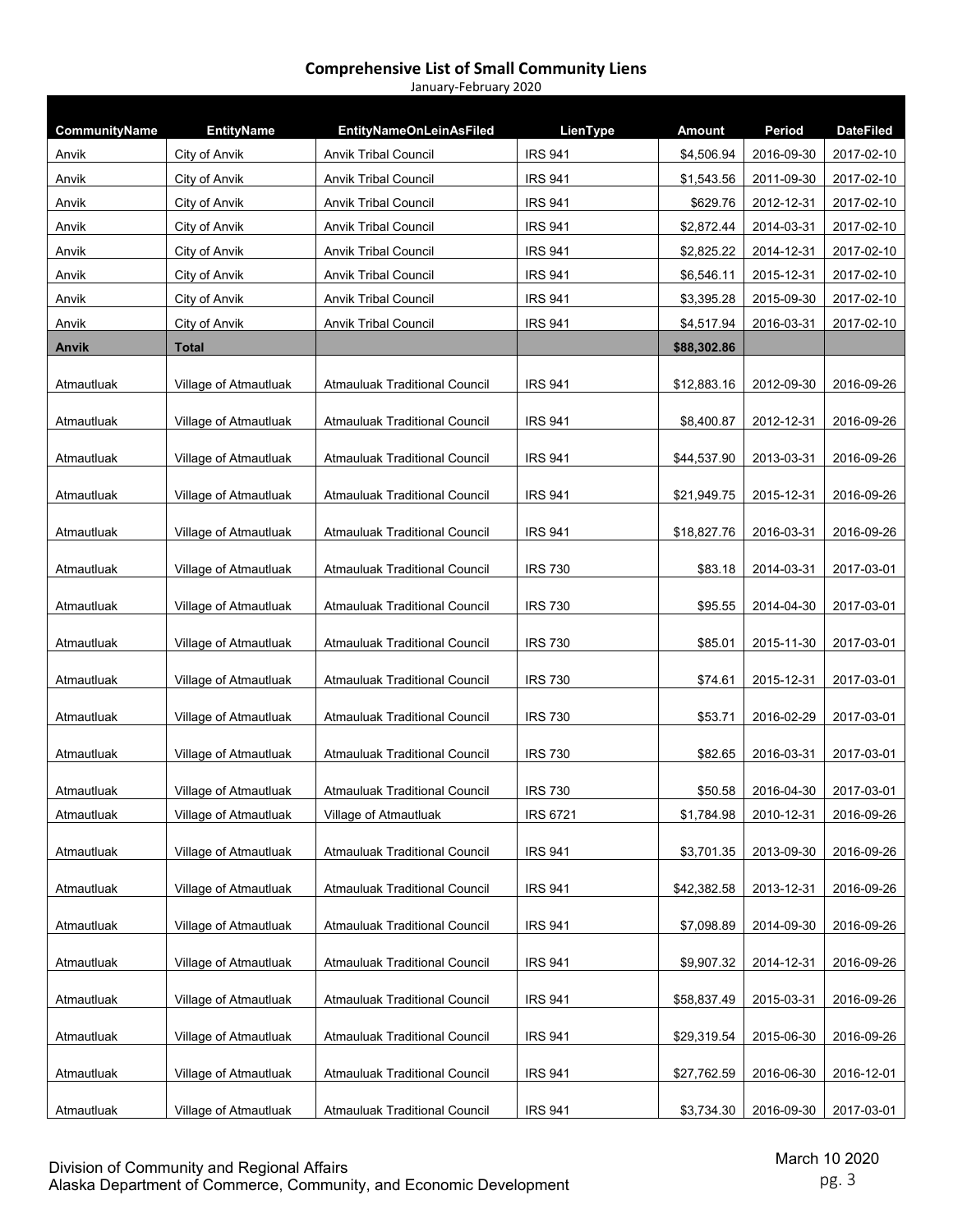| January-February 2020 |  |
|-----------------------|--|
|-----------------------|--|

| CommunityName         | <b>EntityName</b>      | <b>EntityNameOnLeinAsFiled</b>       | LienType                          | Amount       | Period     | <b>DateFiled</b> |
|-----------------------|------------------------|--------------------------------------|-----------------------------------|--------------|------------|------------------|
| Atmautluak            | Village of Atmautluak  | <b>Atmauluak Traditional Council</b> | <b>IRS 730</b>                    | \$479.40     | 2013-10-31 | 2017-03-01       |
|                       |                        |                                      |                                   |              |            |                  |
| Atmautluak            | Village of Atmautluak  | <b>Atmauluak Traditional Council</b> | <b>IRS 941</b>                    | \$6,260.04   | 2012-06-30 | 2016-09-26       |
| <b>Atmautluak</b>     | Total                  |                                      |                                   | \$298,393.21 |            |                  |
|                       |                        |                                      | Alaska Employment                 |              |            |                  |
| <b>Brevig Mission</b> | City of Brevig Mission | City of Brevig Mission               | Security Tax                      | \$2,717.57   | 2013-02-27 | 2013-03-01       |
| <b>Brevig Mission</b> | Total                  |                                      |                                   | \$2,717.57   |            |                  |
|                       |                        |                                      |                                   |              |            |                  |
| Chefornak             | Village of Chefornak   | <b>Chefornak Traditional Council</b> | Alaska Employment<br>Security Tax | \$1,046.64   | 2001-06-30 | 2001-11-23       |
|                       |                        |                                      |                                   |              |            |                  |
| Chefornak             | Village of Chefornak   | <b>Chefornak Traditional Council</b> | Alaska Employment<br>Security Tax | \$4,786.15   | 2002-09-30 | 2003-02-15       |
| <b>Chefornak</b>      | Total                  |                                      |                                   | \$5,832.79   |            |                  |
| Chevak                | City of Chevak         | Chevak City Council                  | <b>IRS 941</b>                    | \$1,120.54   | 2015-04-13 | 2019-06-18       |
| Chevak                | City of Chevak         | <b>Chevak City Council</b>           | <b>IRS 941</b>                    | \$3,049.91   | 2018-10-01 | 2019-06-18       |
| Chevak                | City of Chevak         | Chevak City Council                  | <b>IRS 941</b>                    | \$1,827.56   | 2019-01-14 | 2019-06-18       |
| Chevak                | City of Chevak         | <b>Chevak City Council</b>           | <b>IRS 730</b>                    | \$74.11      | 2018-07-16 | 2019-06-18       |
| Chevak                | City of Chevak         | Chevak City Council                  | <b>IRS 941</b>                    | \$21,227.13  | 2019-04-01 | 2019-06-18       |
| Chevak                | City of Chevak         | Chevak City Council                  | <b>IRS 730</b>                    | \$101.46     | 2018-10-01 | 2019-06-18       |
| Chevak                | City of Chevak         | Chevak City Council                  | <b>IRS 730</b>                    | \$90.87      | 2018-07-16 | 2019-06-18       |
| Chevak                | City of Chevak         | Chevak City Council                  | <b>IRS 941</b>                    | \$1,912.87   | 2018-07-30 | 2019-06-18       |
| Chevak                | City of Chevak         | <b>Chevak City Council</b>           | <b>IRS 941</b>                    | \$31,507.36  | 2018-02-26 | 2019-06-18       |
| Chevak                | City of Chevak         | Chevak City Council                  | <b>IRS 941</b>                    | \$25,321.20  | 2018-03-26 | 2019-06-18       |
| Chevak                | City of Chevak         | Chevak City Council                  | <b>IRS 730</b>                    | \$255.93     | 2018-07-23 | 2019-06-18       |
| Chevak                | City of Chevak         | Chevak City Council                  | <b>IRS 730</b>                    | \$58.05      | 2018-07-16 | 2019-06-18       |
| Chevak                | City of Chevak         | Chevak City Council                  | <b>IRS 941</b>                    | \$28,928.74  | 2018-03-05 | 2019-06-18       |
| Chevak                | City of Chevak         | Chevak City Council                  | <b>IRS 730</b>                    | \$71.28      | 2018-07-16 | 2019-06-18       |
| Chevak                | City of Chevak         | Chevak City Council                  | <b>IRS 730</b>                    | \$61.31      | 2018-07-16 | 2019-06-18       |
| Chevak                | City of Chevak         | Chevak City Council                  | <b>IRS 730</b>                    | \$113.63     | 2018-07-16 | 2019-06-18       |
|                       |                        |                                      |                                   |              |            |                  |
| Chevak                | City of Chevak         | Chevak City Council                  | Alaska Employment<br>Security Tax | \$1,946.18   | 2016-09-30 | 2017-03-13       |
|                       |                        |                                      |                                   |              |            |                  |
|                       |                        |                                      | Alaska Employment                 |              |            |                  |
| Chevak                | City of Chevak         | Chevak City Council                  | Security Tax                      | \$1,876.89   | 2017-03-31 | 2017-08-18       |
|                       |                        |                                      | Alaska Employment                 |              |            |                  |
| Chevak                | City of Chevak         | <b>Chevak City Council</b>           | Security Tax                      | \$11,019.55  | 2007-06-30 | 2007-10-10       |
|                       |                        |                                      |                                   |              |            |                  |
| Chevak                | City of Chevak         | <b>Chevak City Council</b>           | Alaska Employment<br>Security Tax | \$2,178.55   | 2016-12-31 | 2017-06-26       |
| Chevak                | City of Chevak         | <b>Chevak City Council</b>           | <b>IRS 941</b>                    | \$31,244.96  | 2017-04-03 | 2019-06-18       |
| Chevak                | City of Chevak         | <b>Chevak City Council</b>           | <b>IRS 730</b>                    | \$106.60     | 2018-07-16 | 2019-06-18       |
| Chevak                | City of Chevak         | Chevak City Council                  | <b>IRS 730</b>                    | \$58.11      | 2018-07-16 | 2019-06-18       |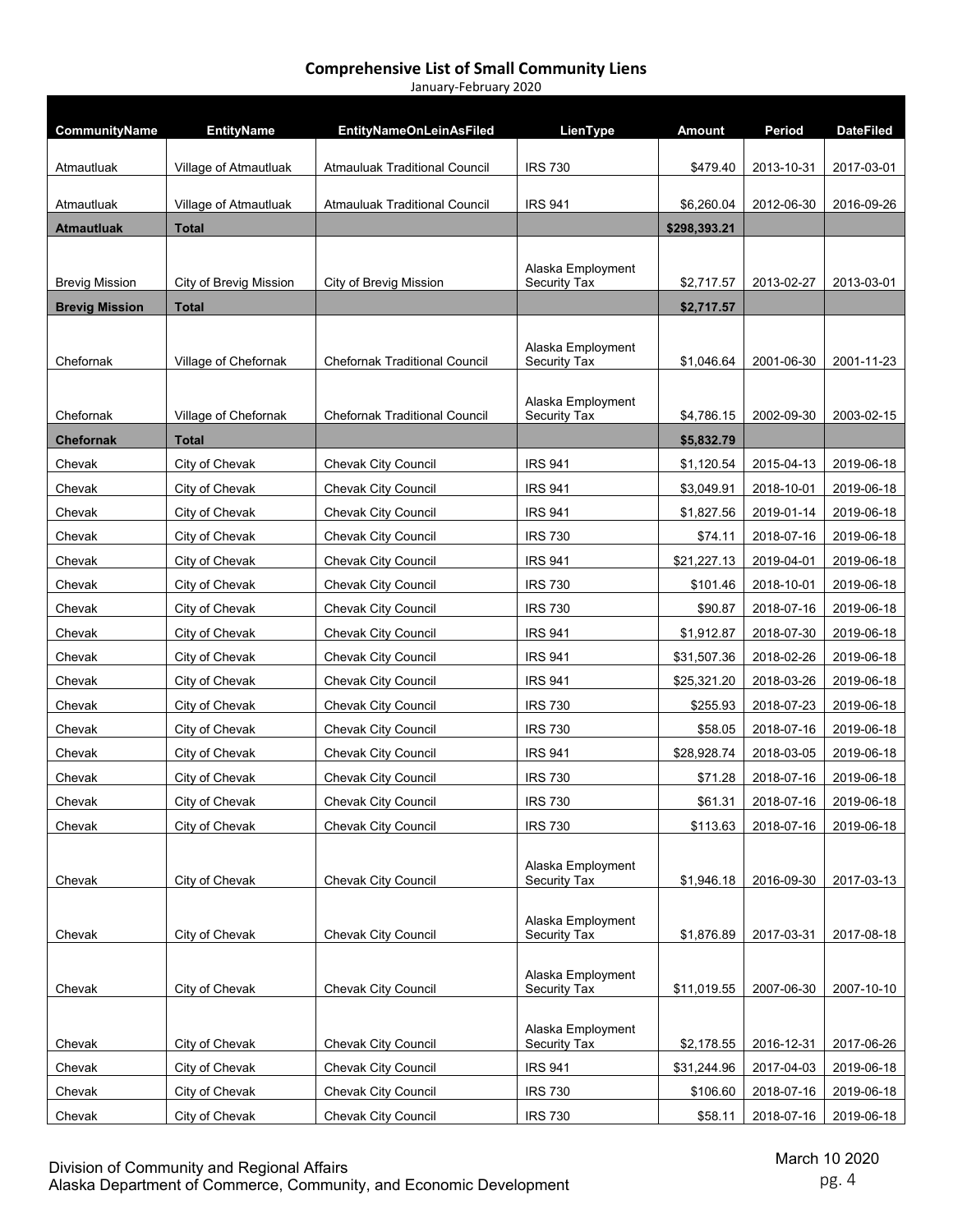| CommunityName    | <b>EntityName</b>   | <b>EntityNameOnLeinAsFiled</b> | LienType                          | <b>Amount</b> | Period     | <b>DateFiled</b> |
|------------------|---------------------|--------------------------------|-----------------------------------|---------------|------------|------------------|
| Chevak           | City of Chevak      | <b>Chevak City Council</b>     | <b>IRS 730</b>                    | \$54.11       | 2018-07-16 | 2019-06-18       |
| Chevak           | City of Chevak      | <b>Chevak City Council</b>     | <b>IRS 730</b>                    | \$71.46       | 2018-07-16 | 2019-06-18       |
| Chevak           | City of Chevak      | <b>Chevak City Council</b>     | <b>IRS 730</b>                    | \$140.39      | 2018-10-31 | 2019-08-28       |
| Chevak           | City of Chevak      | <b>Chevak City Council</b>     | <b>IRS 730</b>                    | \$90.73       | 2018-07-16 | 2019-06-18       |
| Chevak           | City of Chevak      | <b>Chevak City Council</b>     | <b>IRS 730</b>                    | \$58.39       | 2018-07-16 | 2019-06-18       |
| Chevak           | City of Chevak      | <b>Chevak City Council</b>     | <b>IRS 730</b>                    | \$92.91       | 2018-07-16 | 2019-06-18       |
| Chevak           | City of Chevak      | <b>Chevak City Council</b>     | <b>IRS 6721</b>                   | \$43,548.58   | 2015-01-12 | 2019-06-18       |
| Chevak           | City of Chevak      | Chevak City Council            | <b>IRS 941</b>                    | \$29,790.01   | 2017-12-25 | 2019-06-18       |
| Chevak           | City of Chevak      | <b>Chevak City Council</b>     | <b>IRS 941</b>                    | \$33,215.17   | 2018-04-09 | 2019-06-18       |
| Chevak           | City of Chevak      | <b>Chevak City Council</b>     | <b>IRS 730</b>                    | \$53.14       | 2018-07-16 | 2019-06-18       |
| Chevak           | City of Chevak      | Chevak City Council            | <b>IRS 941</b>                    | \$28,943.29   | 2019-03-31 | 2019-08-28       |
| Chevak           | City of Chevak      | <b>Chevak City Council</b>     | <b>IRS 941</b>                    | \$27,162.44   | 2017-01-02 | 2019-06-18       |
| Chevak           | City of Chevak      | <b>Chevak City Council</b>     | <b>IRS 730</b>                    | \$82.44       | 2018-07-16 | 2019-06-18       |
| Chevak           | City of Chevak      | <b>Chevak City Council</b>     | <b>IRS 941</b>                    | \$26,774.36   | 2018-02-26 | 2019-06-18       |
| Chevak           | City of Chevak      | <b>Chevak City Council</b>     | <b>IRS 941</b>                    | \$27,143.16   | 2016-06-13 | 2019-06-18       |
| Chevak           | City of Chevak      | Chevak City Council            | <b>IRS 941</b>                    | \$22,487.82   | 2018-03-05 | 2019-06-18       |
| Chevak           | City of Chevak      | <b>Chevak City Council</b>     | <b>IRS 730</b>                    | \$98.62       | 2018-07-16 | 2019-06-18       |
| Chevak           | City of Chevak      | <b>Chevak City Council</b>     | <b>IRS 730</b>                    | \$186.91      | 2018-07-16 | 2019-06-18       |
| Chevak           | City of Chevak      | <b>Chevak City Council</b>     | <b>IRS 730</b>                    | \$120.94      | 2018-07-16 | 2019-06-18       |
| Chevak           | City of Chevak      | <b>Chevak City Council</b>     | <b>IRS 730</b>                    | \$49.52       | 2018-07-16 | 2019-06-18       |
| Chevak           | City of Chevak      | <b>Chevak City Council</b>     | <b>IRS 941</b>                    | \$27,390.93   | 2015-03-02 | 2019-06-18       |
| Chevak           | City of Chevak      | <b>Chevak City Council</b>     | <b>IRS 941</b>                    | \$12,896.13   | 2014-07-21 | 2019-06-18       |
| Chevak           | City of Chevak      | <b>Chevak City Council</b>     | <b>IRS 730</b>                    | \$52.98       | 2018-07-16 | 2019-06-18       |
| Chevak           | City of Chevak      | <b>Chevak City Council</b>     | <b>IRS 730</b>                    | \$64.48       | 2018-07-16 | 2019-06-18       |
| Chevak           | City of Chevak      | <b>Chevak City Council</b>     | <b>IRS 730</b>                    | \$132.71      | 2018-07-16 | 2019-06-18       |
| Chevak           | City of Chevak      | <b>Chevak City Council</b>     | <b>IRS 941</b>                    | \$26,621.53   | 2017-07-10 | 2019-06-18       |
| Chevak           | City of Chevak      | <b>Chevak City Council</b>     | <b>IRS 6721</b>                   | \$10,296.90   | 2014-11-17 | 2019-06-18       |
| Chevak           | City of Chevak      | Chevak City Council            | <b>IRS 941</b>                    | \$26,875.14   | 2017-11-06 | 2019-06-18       |
| <b>Chevak</b>    | <b>Total</b>        |                                |                                   | \$508,647.98  |            |                  |
| Dot Lake Village | Village of Dot Lake | Village of Dot Lake            | Alaska Employment<br>Security Tax | \$11,611.09   | 2016-03-31 | 2016-07-08       |
| Dot Lake Village | Village of Dot Lake | Village of Dot Lake            | Alaska Employment<br>Security Tax | \$14,045.33   | 2016-09-30 | 2017-01-12       |
| Dot Lake Village | Village of Dot Lake | Village of Dot Lake            | Alaska Employment<br>Security Tax | \$1,753.17    | 2016-12-31 | 2017-05-25       |
| Dot Lake Village | Village of Dot Lake | Village of Dot Lake            | Alaska Employment<br>Security Tax | \$9,268.32    | 2015-09-30 | 2016-01-13       |
| Dot Lake Village | Village of Dot Lake | Village of Dot Lake            | Alaska Employment<br>Security Tax | \$12,103.35   | 2016-06-30 | 2016-10-06       |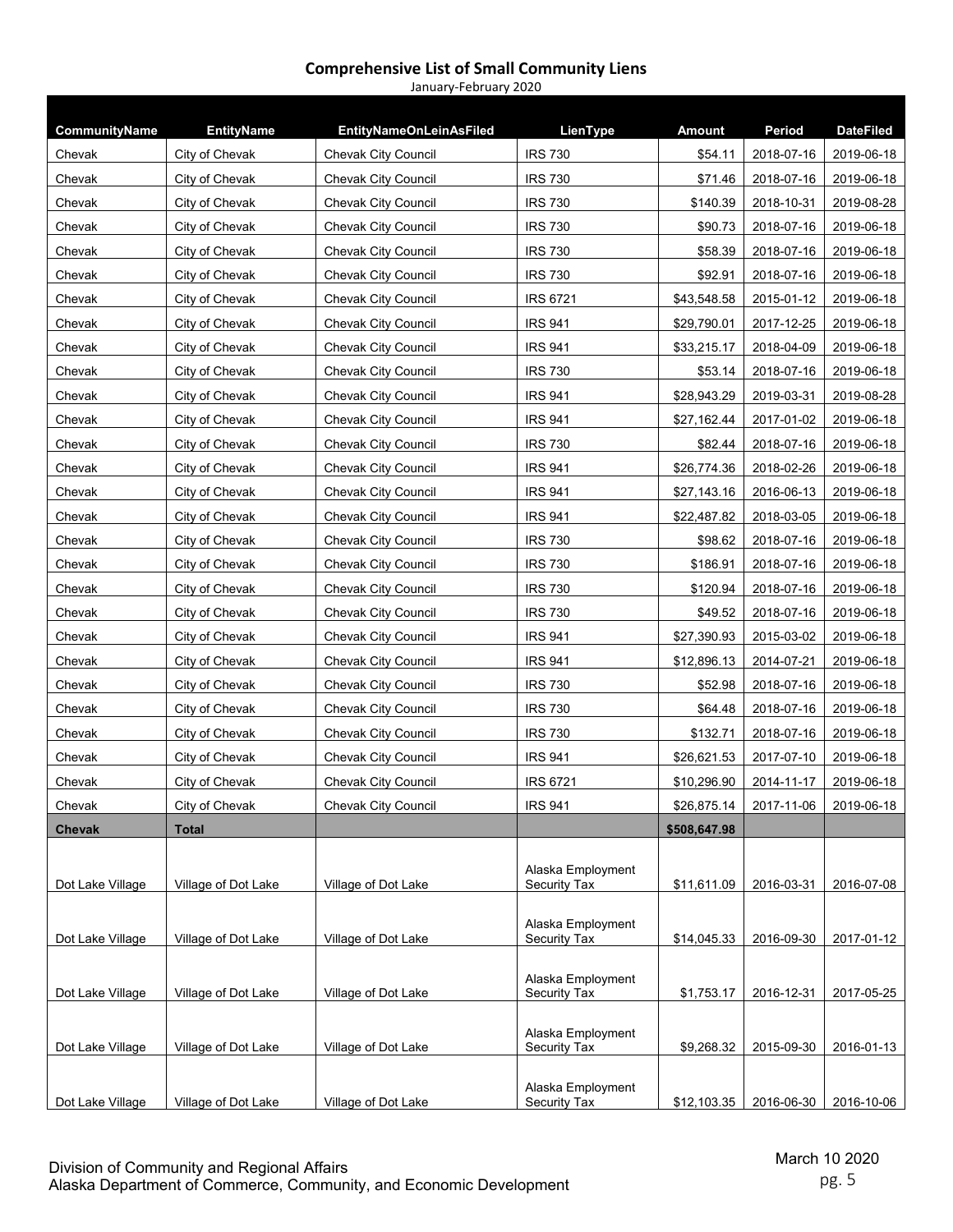| January-February 2020 |                                     |                                  |                                   |               |            |                  |
|-----------------------|-------------------------------------|----------------------------------|-----------------------------------|---------------|------------|------------------|
|                       |                                     |                                  |                                   |               |            |                  |
| CommunityName         | <b>EntityName</b>                   | <b>EntityNameOnLeinAsFiled</b>   | LienType                          | <b>Amount</b> | Period     | <b>DateFiled</b> |
|                       |                                     |                                  |                                   |               |            |                  |
| Dot Lake Village      | Village of Dot Lake                 | Village of Dot Lake              | Alaska Employment<br>Security Tax | \$10,202.20   | 2015-12-31 | 2016-04-06       |
|                       |                                     |                                  |                                   |               |            |                  |
|                       |                                     |                                  | Alaska Employment                 |               |            |                  |
| Dot Lake Village      | Village of Dot Lake                 | Village of Dot Lake              | Security Tax                      | \$8,799.67    | 2015-06-30 | 2015-10-02       |
|                       |                                     |                                  |                                   |               |            |                  |
| Dot Lake Village      | Village of Dot Lake                 | Village of Dot Lake              | Alaska Employment<br>Security Tax | \$6,670.57    | 2014-09-30 | 2015-01-09       |
|                       |                                     |                                  |                                   |               |            |                  |
|                       |                                     |                                  | Alaska Employment                 |               |            |                  |
| Dot Lake Village      | Village of Dot Lake                 | Village of Dot Lake              | Security Tax                      | \$7,008.94    | 2014-12-31 | 2015-04-09       |
|                       |                                     |                                  | Alaska Employment                 |               |            |                  |
| Dot Lake Village      | Village of Dot Lake                 | Village of Dot Lake              | Security Tax                      | \$8,002.02    | 2015-03-31 | 2015-07-08       |
| Dot Lake Village      | Total                               |                                  |                                   | \$89,464.66   |            |                  |
| Elim                  | City of Elim                        | City of Elim                     | <b>IRS 941</b>                    | \$2,834.64    | 2014-03-31 | 2017-02-01       |
| Elim                  | City of Elim                        | City of Elim                     | <b>IRS 941</b>                    | \$1,358.41    | 2014-12-31 | 2017-02-01       |
| Elim                  | City of Elim                        | City of Elim                     | <b>IRS 941</b>                    | \$1,230.43    | 2015-06-30 | 2017-02-01       |
| Elim                  | City of Elim                        | City of Elim                     | <b>IRS 941</b>                    | \$7,775.82    | 2015-09-30 | 2017-02-01       |
| Elim                  | City of Elim                        | City of Elim                     | <b>IRS 941</b>                    | \$23,405.80   | 2016-06-30 | 2017-02-01       |
| Elim                  | City of Elim                        | City of Elim                     | <b>IRS 941</b>                    | \$22,483.41   | 2015-12-31 | 2017-02-01       |
| Elim                  | City of Elim                        | City of Elim                     | <b>IRS 941</b>                    | \$1,833.39    | 2016-09-30 | 2017-03-31       |
| Elim                  | City of Elim                        | City of Elim                     | <b>IRS 941</b>                    | \$1,404.96    | 2015-03-31 | 2017-02-01       |
| Elim                  | City of Elim                        | City of Elim                     | <b>IRS 941</b>                    | \$1,167.98    | 2016-03-31 | 2017-02-01       |
| <b>Elim</b>           | <b>Total</b>                        |                                  |                                   | \$63,494.84   |            |                  |
|                       |                                     |                                  |                                   |               |            |                  |
|                       | <b>Emmonak Expense</b>              |                                  | Alaska Employment                 |               |            |                  |
| Emmonak               | Committee                           | <b>Emmonak Expense Committee</b> | Security Tax                      | \$352.86      | 2004-12-31 | 2006-02-28       |
|                       | <b>Emmonak Expense</b>              |                                  | Alaska Employment                 |               |            |                  |
| Emmonak               | Committee                           | <b>Emmonak Expense Committee</b> | Security Tax                      | \$884.74      | 2005-03-31 | 2006-02-28       |
|                       |                                     |                                  |                                   |               |            |                  |
| Emmonak               | <b>Emmonak Expense</b><br>Committee | <b>Emmonak Expense Committee</b> | Alaska Employment<br>Security Tax | \$948.87      | 2005-06-30 | 2006-02-28       |
|                       |                                     |                                  |                                   |               |            |                  |
|                       | <b>Emmonak Expense</b>              |                                  | Alaska Employment                 |               |            |                  |
| Emmonak               | Committee                           | <b>Emmonak Expense Committee</b> | Security Tax                      | \$1,016.98    | 2005-09-30 | 2006-02-28       |
|                       |                                     |                                  |                                   |               |            |                  |
| Emmonak               | <b>Emmonak Expense</b><br>Committee | <b>Emmonak Expense Committee</b> | Alaska Employment<br>Security Tax | \$1,172.46    | 2005-12-31 | 2006-02-28       |
| <b>Emmonak</b>        | <b>Total</b>                        |                                  |                                   | \$4,375.91    |            |                  |
|                       |                                     |                                  |                                   |               |            |                  |
|                       |                                     |                                  | Alaska Employment                 |               |            |                  |
| Gambell               | City of Gambell                     | <b>Gambell Common Council</b>    | Security Tax                      | \$2,262.00    | 2019-05-06 | 2019-05-09       |
| Gambell               | <b>Total</b>                        |                                  |                                   | \$2,262.00    |            |                  |
|                       |                                     |                                  | Alaska Employment                 |               |            |                  |
| Goodnews Bay          | City of Goodnews Bay                | City of Goodnews Bay             | Security Tax                      | \$4,601.70    | 2016-06-30 | 2017-03-09       |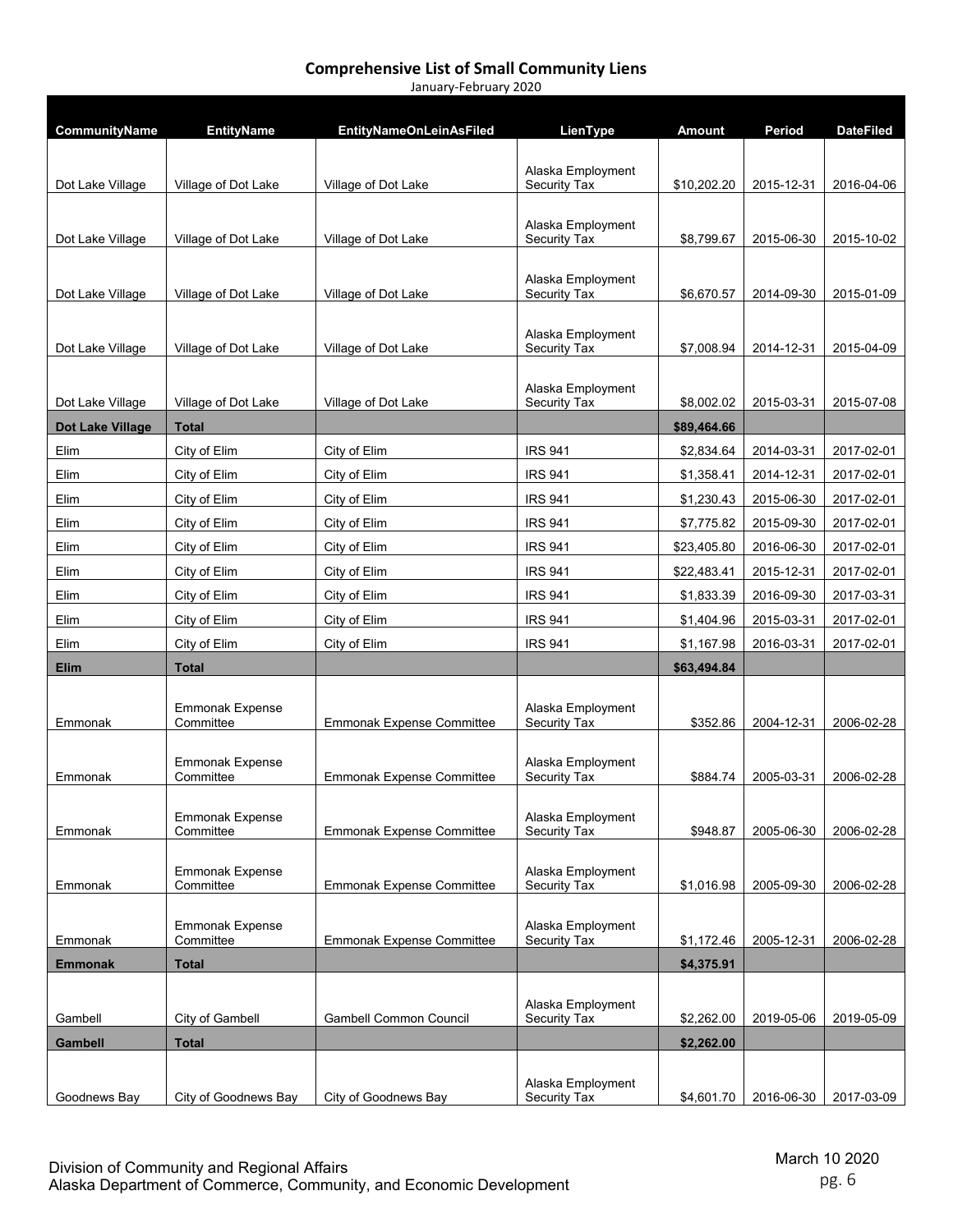| CommunityName       | <b>EntityName</b>               | <b>EntityNameOnLeinAsFiled</b>      | LienType                                 | <b>Amount</b> | Period     | <b>DateFiled</b> |
|---------------------|---------------------------------|-------------------------------------|------------------------------------------|---------------|------------|------------------|
|                     |                                 |                                     |                                          |               |            |                  |
| Goodnews Bav        | City of Goodnews Bay            | City of Goodnews Bay                | Alaska Employment<br>Security Tax        | \$5.150.55    | 2016-09-30 | 2017-03-09       |
| Goodnews Bay        | City of Goodnews Bay            | Goodnews Bay Traditional<br>Council | Claim of Tax Lien                        | \$2,482.36    | 2019-11-01 | 2019-11-01       |
| <b>Goodnews Bay</b> | <b>Total</b>                    |                                     |                                          | \$12,234.61   |            |                  |
| Hoonah              | Hoonah Indian<br>Association    | Hoonah Indian Association           | <b>IRS 941</b>                           | \$4,454.00    | 2006-03-31 | 2010-04-05       |
| Hoonah              | <b>Total</b>                    |                                     |                                          | \$4,454.00    |            |                  |
| Hooper Bay          | Native Village of<br>Hooper Bay | Hooper Bay Traditional Council      | <b>IRS 941</b>                           | \$4,858.46    | 2011-06-30 | 2013-10-07       |
| Hooper Bay          | Native Village of<br>Hooper Bay | Hooper Bay Traditional Council      | <b>IRS 941</b>                           | \$6,440.49    | 2012-03-31 | 2013-08-12       |
| Hooper Bay          | Native Village of<br>Hooper Bay | Hooper Bay Traditional Council      | <b>IRS 941</b>                           | \$13,716.56   | 2011-12-31 | 2013-07-29       |
|                     | Native Village of               | Hooper Bay Traditional Council      |                                          |               |            |                  |
| Hooper Bay          | Hooper Bay<br>Native Village of |                                     | <b>IRS 941</b>                           | \$14,085.85   | 2012-12-31 | 2014-09-01       |
| Hooper Bay          | Hooper Bay                      | Hooper Bay Traditional Council      | <b>IRS 941</b>                           | \$17,548.52   | 2012-06-30 | 2014-09-01       |
| Hooper Bay          | Native Village of<br>Hooper Bay | Hooper Bay Traditional Council      | <b>IRS 941</b>                           | \$29,303.67   | 2012-09-30 | 2014-09-01       |
| <b>Hooper Bay</b>   | <b>Total</b>                    |                                     |                                          | \$85,953.55   |            |                  |
| Hydaburg            | City of Hydaburg                | City of Hydaburg                    | <b>IRS 941</b>                           | \$4,250.55    | 2018-09-24 | 2019-04-17       |
| Hydaburg            | City of Hydaburg                | City of Hydaburg                    | <b>IRS 941</b>                           | \$5,902.46    | 2018-09-24 | 2019-04-17       |
| Hydaburg            | City of Hydaburg                | City of Hydaburg                    | <b>IRS 941</b>                           | \$2,924.29    | 2018-09-24 | 2019-04-17       |
| Hydaburg            | City of Hydaburg                | City of Hydaburg                    | <b>IRS 941</b>                           | \$164.17      | 2018-10-01 | 2019-04-17       |
| Hydaburg            | City of Hydaburg                | City of Hydaburg                    | <b>IRS 941</b>                           | \$3,161.04    | 2017-11-06 | 2019-04-17       |
| Hydaburg            | City of Hydaburg                | City of Hydaburg                    | <b>IRS 941</b>                           | \$272.79      | 2017-06-26 | 2019-04-17       |
| <b>Hydaburg</b>     | <b>Total</b>                    |                                     |                                          | \$16,675.30   |            |                  |
| Ivanof Bay          | Ivanof Bay Tribal<br>Council    | Ivanof Bay Tribal Council           | Alaska Employment<br>Security Tax        | \$583.32      | 2017-12-31 | 2018-05-25       |
| Ivanof Bay          | Ivanof Bay Tribal<br>Council    | Ivanof Bay Tribal Council           | Alaska Employment<br>Security Tax        | \$6.45        | 2017-06-30 | 2018-05-25       |
| Ivanof Bay          | Ivanof Bay Tribal<br>Council    | Ivanof Bay Tribal Council           | Alaska Employment<br><b>Security Tax</b> | \$610.55      | 2018-03-31 | 2018-09-11       |
| <b>Ivanof Bay</b>   | <b>Total</b>                    |                                     |                                          | \$1,200.32    |            |                  |
| Marshall            | City of Marshall                | Marshall Traditional Council        | <b>IRS 730</b>                           | \$21.55       | 2018-07-31 | 2019-11-19       |
| Marshall            | City of Marshall                | <b>Marshall Traditional Council</b> | <b>IRS 730</b>                           | \$244.82      | 2018-09-30 | 2019-11-19       |
| Marshall            | City of Marshall                | Marshall Traditional Council        | <b>IRS 941</b>                           | \$22,053.12   | 2018-03-31 | 2019-11-19       |
| Marshall            | City of Marshall                | <b>Marshall Traditional Council</b> | <b>IRS 941</b>                           | \$28,061.19   | 2018-06-30 | 2019-11-19       |
| Marshall            | City of Marshall                | <b>Marshall Traditional Council</b> | <b>IRS 941</b>                           | \$23,549.74   | 2018-09-30 | 2019-11-19       |
| Marshall            | City of Marshall                | <b>Marshall Traditional Council</b> | <b>IRS 941</b>                           | \$20,600.42   | 2018-12-31 | 2019-11-19       |
| Marshall            | City of Marshall                | Marshall Traditional Council        | <b>IRS 941</b>                           | \$15,737.68   | 2019-03-31 | 2019-11-19       |
| Marshall            | City of Marshall                | Marshall Traditional Council        | <b>IRS 941</b>                           | \$16,325.91   | 2019-06-30 | 2019-11-19       |
| Marshall            | City of Marshall                | <b>Marshall Traditional Council</b> | <b>IRS 941</b>                           | \$11,707.48   | 2011-09-30 | 2019-08-28       |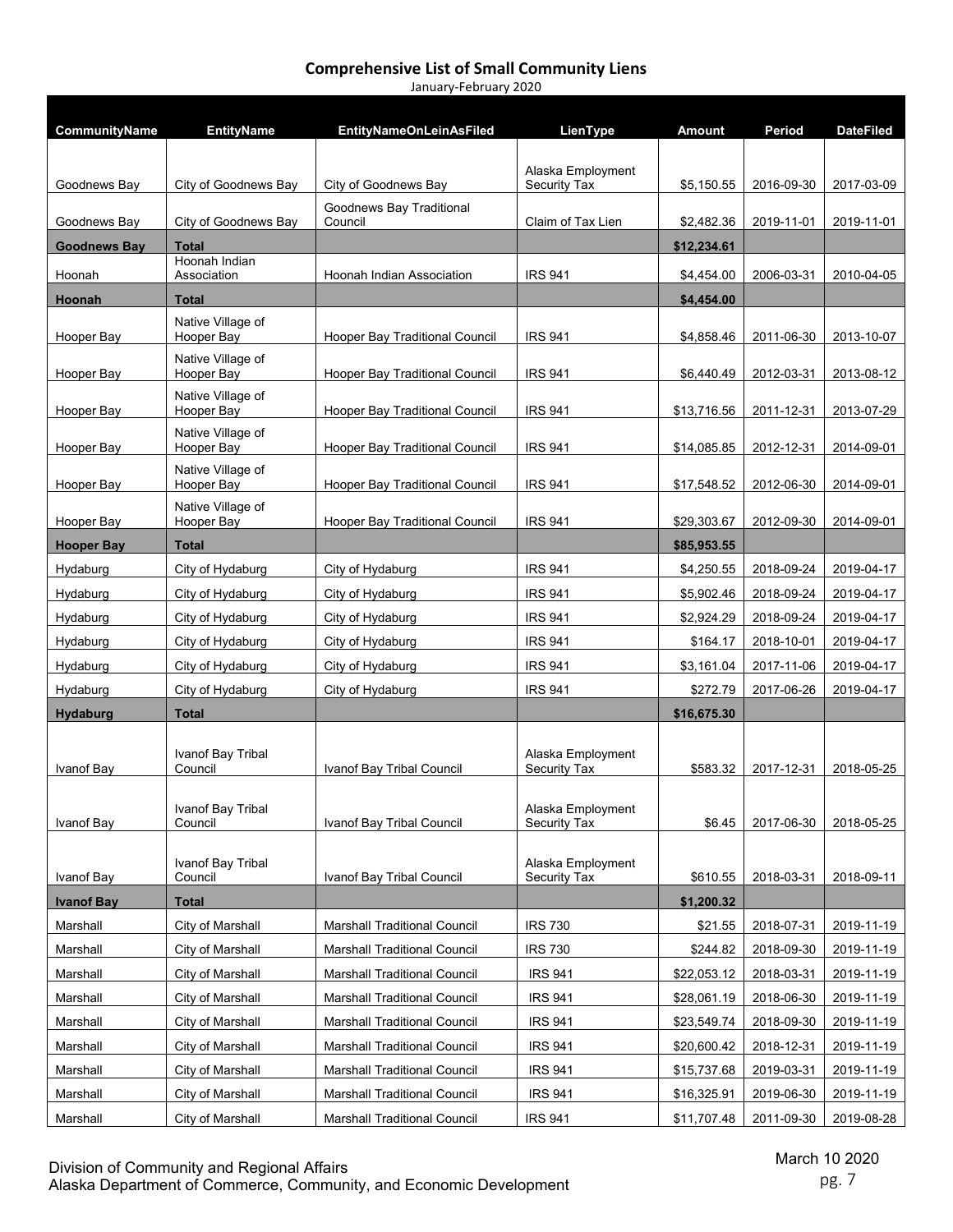| CommunityName             | <b>EntityName</b>             | <b>EntityNameOnLeinAsFiled</b>         | LienType                                 | <b>Amount</b> | Period     | <b>DateFiled</b> |
|---------------------------|-------------------------------|----------------------------------------|------------------------------------------|---------------|------------|------------------|
| Marshall                  | City of Marshall              | <b>Marshall Traditional Council</b>    | <b>IRS 6721</b>                          | \$41,333.15   | 2012-12-31 | 2019-08-28       |
| Marshall                  | City of Marshall              | <b>Marshall Traditional Council</b>    | <b>IRS 730</b>                           | \$42.06       | 2012-09-30 | 2019-08-28       |
| <b>Marshall</b>           | <b>Total</b>                  |                                        |                                          | \$179,677.12  |            |                  |
|                           |                               |                                        |                                          |               |            |                  |
|                           | Native Village of             | Native Village of Nuigsut              | Alaska Employment<br>Security Tax        | \$6,809.34    | 2018-03-31 | 2018-08-17       |
| Nuiqsut<br><b>Nuiqsut</b> | Nuigsut<br><b>Total</b>       |                                        |                                          | \$6,809.34    |            |                  |
|                           |                               |                                        |                                          |               |            |                  |
|                           | Native Village of             |                                        | Alaska Employment                        |               |            |                  |
| Nunapitchuk               | Nunapitchuk                   | Nunapitchuk IRA Council                | Security Tax                             | \$3,640.11    | 1999-12-31 | 2000-04-28       |
| <b>Nunapitchuk</b>        | <b>Total</b>                  |                                        |                                          | \$3,640.11    |            |                  |
| Point Hope                | City of Point Hope            | City of Point Hope                     | <b>IRS 941</b>                           | \$4,173.92    | 2013-12-31 | 2016-04-19       |
| Point Hope                | City of Point Hope            | City of Point Hope                     | <b>IRS 941</b>                           | \$4,804.71    | 2014-09-30 | 2016-04-19       |
| Point Hope                | City of Point Hope            | City of Point Hope                     | <b>IRS 941</b>                           | \$3,597.06    | 2014-12-31 | 2016-04-19       |
| Point Hope                | City of Point Hope            | City of Point Hope                     | <b>IRS 941</b>                           | \$11,179.23   | 2013-03-31 | 2016-04-19       |
| Point Hope                | City of Point Hope            | City of Point Hope                     | <b>IRS 6721</b>                          | \$14,169.57   | 2013-12-31 | 2016-11-29       |
| Point Hope                | City of Point Hope            | City of Point Hope                     | <b>IRS 941</b>                           | \$124.79      | 2014-03-31 | 2016-11-29       |
| <b>Point Hope</b>         | <b>Total</b>                  |                                        |                                          | \$38,049.28   |            |                  |
| Saint Paul                | Saint Paul Island             | <b>Tribal Government of Saint Paul</b> | Alaska Employment<br><b>Security Tax</b> | \$8,195.89    | 2000-09-30 | 2001-02-21       |
| <b>Saint Paul</b>         | <b>Total</b>                  | Island                                 |                                          | \$8,195.89    |            |                  |
|                           | Native Village of             |                                        |                                          |               |            |                  |
| Savoonga                  | Savoonga<br>Native Village of | Native Village of Savoonga             | <b>IRS 941</b>                           | \$49,239.91   | 2012-09-30 | 2013-08-27       |
| Savoonga                  | Savoonga<br>Native Village of | Native Village of Savoonga             | <b>IRS 941</b>                           | \$67,467.72   | 2011-03-31 | 2012-08-20       |
| Savoonga                  | Savoonga                      | Native Village of Savoonga             | <b>IRS 941</b>                           | \$67,835.31   | 2011-06-30 | 2012-08-20       |
| Savoonga                  | Native Village of<br>Savoonga | Native Village of Savoonga             | <b>IRS 941</b>                           | \$68,238.02   | 2011-09-30 | 2012-08-20       |
|                           | Native Village of<br>Savoonga |                                        | <b>IRS 941</b>                           | \$68,726.51   | 2011-12-31 | 2012-08-20       |
| Savoonga                  | Native Village of             | Native Village of Savoonga             |                                          |               |            |                  |
| Savoonga                  | Savoonga<br>Native Village of | Native Village of Savoonga             | <b>IRS 941</b>                           | \$164,050.25  | 2011-09-30 | 2013-08-27       |
| Savoonga                  | Savoonga<br>Native Village of | Native Village of Savoonga             | <b>IRS 941</b>                           | \$48.88       | 2010-09-30 | 2010-12-20       |
| Savoonga                  | Savoonga                      | Native Village of Savoonga             | <b>IRS 941</b>                           | \$732.52      | 2009-12-31 | 2012-09-17       |
| Savoonga                  | Native Village of<br>Savoonga | Native Village of Savoonga             | <b>IRS 941</b>                           | \$3,154.31    | 2010-09-30 | 2013-07-29       |
|                           | Native Village of             | Native Village of Savoonga             | <b>IRS 941</b>                           | \$10,462.16   | 2012-06-30 |                  |
| Savoonga                  | Savoonga<br>Native Village of |                                        |                                          |               |            | 2013-08-27       |
| Savoonga                  | Savoonga<br>Native Village of | Native Village of Savoonga             | <b>IRS 6721</b>                          | \$12,251.53   | 2012-03-31 | 2012-09-03       |
| Savoonga                  | Savoonga                      | Native Village of Savoonga             | <b>IRS 941</b>                           | \$20,083.28   | 2010-12-31 | 2012-08-20       |
| Savoonga                  | <b>Total</b>                  |                                        |                                          | \$532,290.40  |            |                  |
|                           |                               |                                        |                                          |               |            |                  |
| Selawik                   | City of Selawik               | Selawik City Council                   | Alaska Employment<br>Security Tax        | \$3,020.01    | 2019-05-13 | 2019-07-22       |
| Selawik                   | City of Selawik               | Selawik City Council                   | <b>IRS 941</b>                           | \$14,054.33   | 2015-09-14 | 2019-06-25       |
| Selawik                   | City of Selawik               | Selawik City Council                   | <b>IRS 941</b>                           | \$45,706.45   | 2016-03-14 | 2019-06-25       |
| Selawik                   | City of Selawik               | Selawik City Council                   | IRS 941                                  | \$87,424.68   | 2016-03-14 | 2019-06-25       |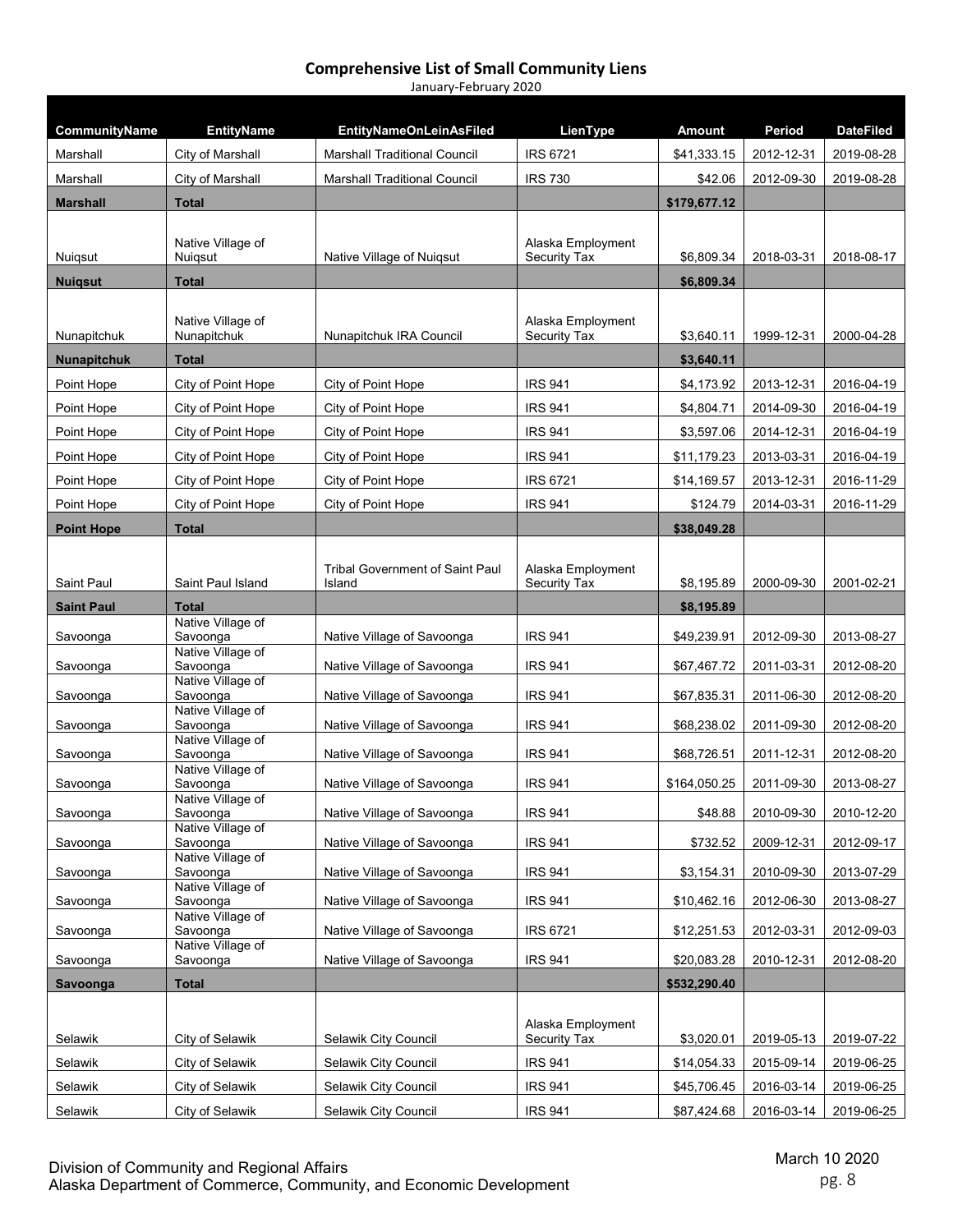| <b>IRS 941</b><br>City of Selawik<br>\$70,397.58<br>2016-04-11<br>2019-06-25<br>Selawik<br>Selawik City Council<br>Selawik<br>City of Selawik<br>Selawik City Council<br><b>IRS 941</b><br>\$75,984.43<br>2017-06-26<br>2019-06-25<br>Selawik<br>City of Selawik<br>Selawik City Council<br><b>IRS 941</b><br>\$68,227.04<br>2017-06-19<br>2019-06-25<br>Selawik<br>Selawik City Council<br><b>IRS 941</b><br>\$39,786.21<br>2017-10-16<br>2019-06-25<br>City of Selawik<br>Selawik<br>City of Selawik<br>Selawik City Council<br><b>IRS 941</b><br>2017-09-04<br>\$41,474.13<br>2019-06-25<br>Selawik<br>City of Selawik<br>Selawik City Council<br><b>IRS 941</b><br>\$36,165.26<br>2018-01-01<br>2019-06-25<br>Selawik<br>City of Selawik<br>Selawik City Council<br><b>IRS 941</b><br>\$48,731.19<br>2018-04-09<br>2019-06-25<br>Selawik<br>City of Selawik<br><b>IRS 941</b><br>\$51,448.01<br>2019-03-18<br>Selawik City Council<br>2019-06-25<br><b>IRS 941</b><br>Selawik<br>City of Selawik<br>Selawik City Council<br>\$25,062.24<br>2018-09-10<br>2019-06-25<br>Selawik City Council<br><b>IRS 941</b><br>\$20,339.36<br>2019-03-25<br>Selawik<br>City of Selawik<br>2019-06-25<br>Native Village of<br>Judgment on<br>Selawik<br>Confession<br>2011-07-11<br>Selawik<br>Native Village of Selawik<br>\$39,279.51<br>2011-07-05<br>Alaska Employment<br>City of Selawik<br>City of Selawik<br>Security Tax<br>\$3.628.17<br>2017-03-31<br>2017-08-10<br>Selawik<br><b>Selawik</b><br><b>Total</b><br>\$670,728.60<br>Alaska Employment<br>Shageluk<br>Native Village of Shageluk<br>Security Tax<br>\$7,329.36<br>2015-01-31<br>2017-05-04<br>Shageluk Native Village<br>Alaska Employment<br>Native Village of Shageluk<br>Security Tax<br>\$7,899.86<br>2015-06-30<br>2017-05-04<br>Shageluk<br>Shageluk Native Village<br>Alaska Employment<br>Native Village of Shageluk<br>Security Tax<br>Shageluk<br>Shageluk Native Village<br>\$8,511.15<br>2015-09-30<br>2017-05-04<br>Alaska Employment<br>Native Village of Shageluk<br>Security Tax<br>\$9,165.72<br>2015-12-31<br>2017-05-04<br>Shageluk<br>Shageluk Native Village<br>Alaska Employment<br>Shageluk<br>Shageluk Native Village<br>Native Village of Shageluk<br>Security Tax<br>\$8,449.98<br>2016-01-31<br>2017-05-04<br>Alaska Employment<br>2017-05-04<br>Shageluk<br>Shageluk Native Village<br>Native Village of Shageluk<br>Security Tax<br>\$9,091.38<br>2016-06-30<br>Alaska Employment<br>Native Village of Shageluk<br>\$9,036.10<br>2016-09-30<br>2017-05-04<br>Shageluk<br>Shageluk Native Village<br>Security Tax<br>Alaska Employment<br>Shageluk Native Village<br>Native Village of Shageluk<br>Security Tax<br>\$9,286.11<br>2016-12-31<br>2017-05-04<br>Shageluk<br>Alaska Employment<br>Shageluk<br>Shageluk Native Village<br>Native Village of Shageluk<br>Security Tax<br>\$9,474.34<br>2017-03-31<br>2017-07-10<br>Alaska Employment<br>2018-10-22<br>Shageluk<br>Shageluk Native Village<br>Shageluk Native Village<br>Security Tax<br>\$1,330.87<br>2018-06-30<br>Alaska Employment<br>2018-03-31<br>2018-10-22<br>Shageluk<br>Shageluk Native Village<br>Shageluk Native Village<br>Security Tax<br>\$13.12 |                 |                   |                                |          |               |        |                  |
|-----------------------------------------------------------------------------------------------------------------------------------------------------------------------------------------------------------------------------------------------------------------------------------------------------------------------------------------------------------------------------------------------------------------------------------------------------------------------------------------------------------------------------------------------------------------------------------------------------------------------------------------------------------------------------------------------------------------------------------------------------------------------------------------------------------------------------------------------------------------------------------------------------------------------------------------------------------------------------------------------------------------------------------------------------------------------------------------------------------------------------------------------------------------------------------------------------------------------------------------------------------------------------------------------------------------------------------------------------------------------------------------------------------------------------------------------------------------------------------------------------------------------------------------------------------------------------------------------------------------------------------------------------------------------------------------------------------------------------------------------------------------------------------------------------------------------------------------------------------------------------------------------------------------------------------------------------------------------------------------------------------------------------------------------------------------------------------------------------------------------------------------------------------------------------------------------------------------------------------------------------------------------------------------------------------------------------------------------------------------------------------------------------------------------------------------------------------------------------------------------------------------------------------------------------------------------------------------------------------------------------------------------------------------------------------------------------------------------------------------------------------------------------------------------------------------------------------------------------------------------------------------------------------------------------------------------------------------------------------------------------------------------------------------------------------------------------------------------------------------------------------------------------------------------------------------------------------------|-----------------|-------------------|--------------------------------|----------|---------------|--------|------------------|
|                                                                                                                                                                                                                                                                                                                                                                                                                                                                                                                                                                                                                                                                                                                                                                                                                                                                                                                                                                                                                                                                                                                                                                                                                                                                                                                                                                                                                                                                                                                                                                                                                                                                                                                                                                                                                                                                                                                                                                                                                                                                                                                                                                                                                                                                                                                                                                                                                                                                                                                                                                                                                                                                                                                                                                                                                                                                                                                                                                                                                                                                                                                                                                                                                 | CommunityName   | <b>EntityName</b> | <b>EntityNameOnLeinAsFiled</b> | LienType | <b>Amount</b> | Period | <b>DateFiled</b> |
|                                                                                                                                                                                                                                                                                                                                                                                                                                                                                                                                                                                                                                                                                                                                                                                                                                                                                                                                                                                                                                                                                                                                                                                                                                                                                                                                                                                                                                                                                                                                                                                                                                                                                                                                                                                                                                                                                                                                                                                                                                                                                                                                                                                                                                                                                                                                                                                                                                                                                                                                                                                                                                                                                                                                                                                                                                                                                                                                                                                                                                                                                                                                                                                                                 |                 |                   |                                |          |               |        |                  |
|                                                                                                                                                                                                                                                                                                                                                                                                                                                                                                                                                                                                                                                                                                                                                                                                                                                                                                                                                                                                                                                                                                                                                                                                                                                                                                                                                                                                                                                                                                                                                                                                                                                                                                                                                                                                                                                                                                                                                                                                                                                                                                                                                                                                                                                                                                                                                                                                                                                                                                                                                                                                                                                                                                                                                                                                                                                                                                                                                                                                                                                                                                                                                                                                                 |                 |                   |                                |          |               |        |                  |
|                                                                                                                                                                                                                                                                                                                                                                                                                                                                                                                                                                                                                                                                                                                                                                                                                                                                                                                                                                                                                                                                                                                                                                                                                                                                                                                                                                                                                                                                                                                                                                                                                                                                                                                                                                                                                                                                                                                                                                                                                                                                                                                                                                                                                                                                                                                                                                                                                                                                                                                                                                                                                                                                                                                                                                                                                                                                                                                                                                                                                                                                                                                                                                                                                 |                 |                   |                                |          |               |        |                  |
|                                                                                                                                                                                                                                                                                                                                                                                                                                                                                                                                                                                                                                                                                                                                                                                                                                                                                                                                                                                                                                                                                                                                                                                                                                                                                                                                                                                                                                                                                                                                                                                                                                                                                                                                                                                                                                                                                                                                                                                                                                                                                                                                                                                                                                                                                                                                                                                                                                                                                                                                                                                                                                                                                                                                                                                                                                                                                                                                                                                                                                                                                                                                                                                                                 |                 |                   |                                |          |               |        |                  |
|                                                                                                                                                                                                                                                                                                                                                                                                                                                                                                                                                                                                                                                                                                                                                                                                                                                                                                                                                                                                                                                                                                                                                                                                                                                                                                                                                                                                                                                                                                                                                                                                                                                                                                                                                                                                                                                                                                                                                                                                                                                                                                                                                                                                                                                                                                                                                                                                                                                                                                                                                                                                                                                                                                                                                                                                                                                                                                                                                                                                                                                                                                                                                                                                                 |                 |                   |                                |          |               |        |                  |
|                                                                                                                                                                                                                                                                                                                                                                                                                                                                                                                                                                                                                                                                                                                                                                                                                                                                                                                                                                                                                                                                                                                                                                                                                                                                                                                                                                                                                                                                                                                                                                                                                                                                                                                                                                                                                                                                                                                                                                                                                                                                                                                                                                                                                                                                                                                                                                                                                                                                                                                                                                                                                                                                                                                                                                                                                                                                                                                                                                                                                                                                                                                                                                                                                 |                 |                   |                                |          |               |        |                  |
|                                                                                                                                                                                                                                                                                                                                                                                                                                                                                                                                                                                                                                                                                                                                                                                                                                                                                                                                                                                                                                                                                                                                                                                                                                                                                                                                                                                                                                                                                                                                                                                                                                                                                                                                                                                                                                                                                                                                                                                                                                                                                                                                                                                                                                                                                                                                                                                                                                                                                                                                                                                                                                                                                                                                                                                                                                                                                                                                                                                                                                                                                                                                                                                                                 |                 |                   |                                |          |               |        |                  |
|                                                                                                                                                                                                                                                                                                                                                                                                                                                                                                                                                                                                                                                                                                                                                                                                                                                                                                                                                                                                                                                                                                                                                                                                                                                                                                                                                                                                                                                                                                                                                                                                                                                                                                                                                                                                                                                                                                                                                                                                                                                                                                                                                                                                                                                                                                                                                                                                                                                                                                                                                                                                                                                                                                                                                                                                                                                                                                                                                                                                                                                                                                                                                                                                                 |                 |                   |                                |          |               |        |                  |
|                                                                                                                                                                                                                                                                                                                                                                                                                                                                                                                                                                                                                                                                                                                                                                                                                                                                                                                                                                                                                                                                                                                                                                                                                                                                                                                                                                                                                                                                                                                                                                                                                                                                                                                                                                                                                                                                                                                                                                                                                                                                                                                                                                                                                                                                                                                                                                                                                                                                                                                                                                                                                                                                                                                                                                                                                                                                                                                                                                                                                                                                                                                                                                                                                 |                 |                   |                                |          |               |        |                  |
|                                                                                                                                                                                                                                                                                                                                                                                                                                                                                                                                                                                                                                                                                                                                                                                                                                                                                                                                                                                                                                                                                                                                                                                                                                                                                                                                                                                                                                                                                                                                                                                                                                                                                                                                                                                                                                                                                                                                                                                                                                                                                                                                                                                                                                                                                                                                                                                                                                                                                                                                                                                                                                                                                                                                                                                                                                                                                                                                                                                                                                                                                                                                                                                                                 |                 |                   |                                |          |               |        |                  |
|                                                                                                                                                                                                                                                                                                                                                                                                                                                                                                                                                                                                                                                                                                                                                                                                                                                                                                                                                                                                                                                                                                                                                                                                                                                                                                                                                                                                                                                                                                                                                                                                                                                                                                                                                                                                                                                                                                                                                                                                                                                                                                                                                                                                                                                                                                                                                                                                                                                                                                                                                                                                                                                                                                                                                                                                                                                                                                                                                                                                                                                                                                                                                                                                                 |                 |                   |                                |          |               |        |                  |
|                                                                                                                                                                                                                                                                                                                                                                                                                                                                                                                                                                                                                                                                                                                                                                                                                                                                                                                                                                                                                                                                                                                                                                                                                                                                                                                                                                                                                                                                                                                                                                                                                                                                                                                                                                                                                                                                                                                                                                                                                                                                                                                                                                                                                                                                                                                                                                                                                                                                                                                                                                                                                                                                                                                                                                                                                                                                                                                                                                                                                                                                                                                                                                                                                 |                 |                   |                                |          |               |        |                  |
|                                                                                                                                                                                                                                                                                                                                                                                                                                                                                                                                                                                                                                                                                                                                                                                                                                                                                                                                                                                                                                                                                                                                                                                                                                                                                                                                                                                                                                                                                                                                                                                                                                                                                                                                                                                                                                                                                                                                                                                                                                                                                                                                                                                                                                                                                                                                                                                                                                                                                                                                                                                                                                                                                                                                                                                                                                                                                                                                                                                                                                                                                                                                                                                                                 |                 |                   |                                |          |               |        |                  |
|                                                                                                                                                                                                                                                                                                                                                                                                                                                                                                                                                                                                                                                                                                                                                                                                                                                                                                                                                                                                                                                                                                                                                                                                                                                                                                                                                                                                                                                                                                                                                                                                                                                                                                                                                                                                                                                                                                                                                                                                                                                                                                                                                                                                                                                                                                                                                                                                                                                                                                                                                                                                                                                                                                                                                                                                                                                                                                                                                                                                                                                                                                                                                                                                                 |                 |                   |                                |          |               |        |                  |
|                                                                                                                                                                                                                                                                                                                                                                                                                                                                                                                                                                                                                                                                                                                                                                                                                                                                                                                                                                                                                                                                                                                                                                                                                                                                                                                                                                                                                                                                                                                                                                                                                                                                                                                                                                                                                                                                                                                                                                                                                                                                                                                                                                                                                                                                                                                                                                                                                                                                                                                                                                                                                                                                                                                                                                                                                                                                                                                                                                                                                                                                                                                                                                                                                 |                 |                   |                                |          |               |        |                  |
|                                                                                                                                                                                                                                                                                                                                                                                                                                                                                                                                                                                                                                                                                                                                                                                                                                                                                                                                                                                                                                                                                                                                                                                                                                                                                                                                                                                                                                                                                                                                                                                                                                                                                                                                                                                                                                                                                                                                                                                                                                                                                                                                                                                                                                                                                                                                                                                                                                                                                                                                                                                                                                                                                                                                                                                                                                                                                                                                                                                                                                                                                                                                                                                                                 |                 |                   |                                |          |               |        |                  |
|                                                                                                                                                                                                                                                                                                                                                                                                                                                                                                                                                                                                                                                                                                                                                                                                                                                                                                                                                                                                                                                                                                                                                                                                                                                                                                                                                                                                                                                                                                                                                                                                                                                                                                                                                                                                                                                                                                                                                                                                                                                                                                                                                                                                                                                                                                                                                                                                                                                                                                                                                                                                                                                                                                                                                                                                                                                                                                                                                                                                                                                                                                                                                                                                                 |                 |                   |                                |          |               |        |                  |
|                                                                                                                                                                                                                                                                                                                                                                                                                                                                                                                                                                                                                                                                                                                                                                                                                                                                                                                                                                                                                                                                                                                                                                                                                                                                                                                                                                                                                                                                                                                                                                                                                                                                                                                                                                                                                                                                                                                                                                                                                                                                                                                                                                                                                                                                                                                                                                                                                                                                                                                                                                                                                                                                                                                                                                                                                                                                                                                                                                                                                                                                                                                                                                                                                 |                 |                   |                                |          |               |        |                  |
|                                                                                                                                                                                                                                                                                                                                                                                                                                                                                                                                                                                                                                                                                                                                                                                                                                                                                                                                                                                                                                                                                                                                                                                                                                                                                                                                                                                                                                                                                                                                                                                                                                                                                                                                                                                                                                                                                                                                                                                                                                                                                                                                                                                                                                                                                                                                                                                                                                                                                                                                                                                                                                                                                                                                                                                                                                                                                                                                                                                                                                                                                                                                                                                                                 |                 |                   |                                |          |               |        |                  |
|                                                                                                                                                                                                                                                                                                                                                                                                                                                                                                                                                                                                                                                                                                                                                                                                                                                                                                                                                                                                                                                                                                                                                                                                                                                                                                                                                                                                                                                                                                                                                                                                                                                                                                                                                                                                                                                                                                                                                                                                                                                                                                                                                                                                                                                                                                                                                                                                                                                                                                                                                                                                                                                                                                                                                                                                                                                                                                                                                                                                                                                                                                                                                                                                                 |                 |                   |                                |          |               |        |                  |
|                                                                                                                                                                                                                                                                                                                                                                                                                                                                                                                                                                                                                                                                                                                                                                                                                                                                                                                                                                                                                                                                                                                                                                                                                                                                                                                                                                                                                                                                                                                                                                                                                                                                                                                                                                                                                                                                                                                                                                                                                                                                                                                                                                                                                                                                                                                                                                                                                                                                                                                                                                                                                                                                                                                                                                                                                                                                                                                                                                                                                                                                                                                                                                                                                 |                 |                   |                                |          |               |        |                  |
|                                                                                                                                                                                                                                                                                                                                                                                                                                                                                                                                                                                                                                                                                                                                                                                                                                                                                                                                                                                                                                                                                                                                                                                                                                                                                                                                                                                                                                                                                                                                                                                                                                                                                                                                                                                                                                                                                                                                                                                                                                                                                                                                                                                                                                                                                                                                                                                                                                                                                                                                                                                                                                                                                                                                                                                                                                                                                                                                                                                                                                                                                                                                                                                                                 |                 |                   |                                |          |               |        |                  |
|                                                                                                                                                                                                                                                                                                                                                                                                                                                                                                                                                                                                                                                                                                                                                                                                                                                                                                                                                                                                                                                                                                                                                                                                                                                                                                                                                                                                                                                                                                                                                                                                                                                                                                                                                                                                                                                                                                                                                                                                                                                                                                                                                                                                                                                                                                                                                                                                                                                                                                                                                                                                                                                                                                                                                                                                                                                                                                                                                                                                                                                                                                                                                                                                                 |                 |                   |                                |          |               |        |                  |
|                                                                                                                                                                                                                                                                                                                                                                                                                                                                                                                                                                                                                                                                                                                                                                                                                                                                                                                                                                                                                                                                                                                                                                                                                                                                                                                                                                                                                                                                                                                                                                                                                                                                                                                                                                                                                                                                                                                                                                                                                                                                                                                                                                                                                                                                                                                                                                                                                                                                                                                                                                                                                                                                                                                                                                                                                                                                                                                                                                                                                                                                                                                                                                                                                 |                 |                   |                                |          |               |        |                  |
|                                                                                                                                                                                                                                                                                                                                                                                                                                                                                                                                                                                                                                                                                                                                                                                                                                                                                                                                                                                                                                                                                                                                                                                                                                                                                                                                                                                                                                                                                                                                                                                                                                                                                                                                                                                                                                                                                                                                                                                                                                                                                                                                                                                                                                                                                                                                                                                                                                                                                                                                                                                                                                                                                                                                                                                                                                                                                                                                                                                                                                                                                                                                                                                                                 |                 |                   |                                |          |               |        |                  |
|                                                                                                                                                                                                                                                                                                                                                                                                                                                                                                                                                                                                                                                                                                                                                                                                                                                                                                                                                                                                                                                                                                                                                                                                                                                                                                                                                                                                                                                                                                                                                                                                                                                                                                                                                                                                                                                                                                                                                                                                                                                                                                                                                                                                                                                                                                                                                                                                                                                                                                                                                                                                                                                                                                                                                                                                                                                                                                                                                                                                                                                                                                                                                                                                                 |                 |                   |                                |          |               |        |                  |
|                                                                                                                                                                                                                                                                                                                                                                                                                                                                                                                                                                                                                                                                                                                                                                                                                                                                                                                                                                                                                                                                                                                                                                                                                                                                                                                                                                                                                                                                                                                                                                                                                                                                                                                                                                                                                                                                                                                                                                                                                                                                                                                                                                                                                                                                                                                                                                                                                                                                                                                                                                                                                                                                                                                                                                                                                                                                                                                                                                                                                                                                                                                                                                                                                 | <b>Shageluk</b> | <b>Total</b>      |                                |          | \$79,587.99   |        |                  |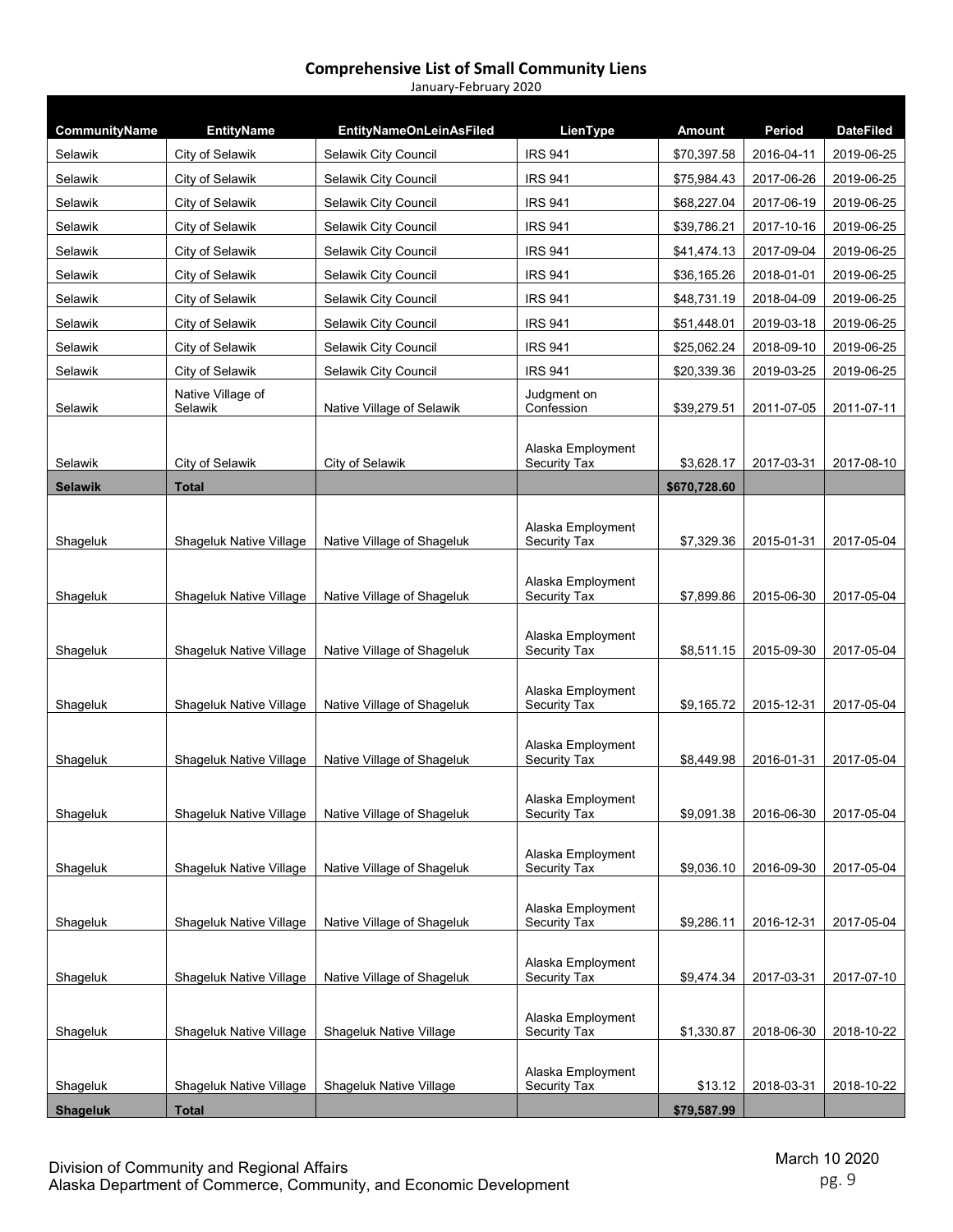| CommunityName   | <b>EntityName</b>                   | <b>EntityNameOnLeinAsFiled</b>              | LienType                          | <b>Amount</b> | Period     | <b>DateFiled</b> |
|-----------------|-------------------------------------|---------------------------------------------|-----------------------------------|---------------|------------|------------------|
|                 |                                     |                                             |                                   |               |            |                  |
| Shungnak        | City of Shungnak                    | City of Shungnak                            | Alaska Employment<br>Security Tax | \$3,287.27    | 2013-12-31 | 2014-05-01       |
|                 |                                     |                                             |                                   |               |            |                  |
| Shungnak        | City of Shungnak                    | City of Shungnak                            | Alaska Employment<br>Security Tax | \$1,533.24    | 2016-12-31 | 2017-04-24       |
|                 |                                     |                                             |                                   |               |            |                  |
| Shungnak        | City of Shungnak                    | <b>Shungnak City Council</b>                | Alaska Employment<br>Security Tax | \$673.50      | 2020-02-29 | 2020-02-06       |
| <b>Shungnak</b> | <b>Total</b>                        |                                             |                                   | \$5,494.01    |            |                  |
| Tanacross       | Native Village of<br>Tanacross      | Native Village of Tanacross                 | <b>IRS 941</b>                    | \$70,609.61   | 2007-03-31 | 2010-08-11       |
| Tanacross       | <b>Total</b>                        |                                             |                                   | \$70,609.61   |            |                  |
| Tuluksak        | <b>Tuluksak Native</b><br>Community | <b>Tuluksak Native Community</b><br>Council | <b>IRS 941</b>                    | \$6,530.31    | 2012-09-30 | 2019-07-16       |
| Tuluksak        | <b>Tuluksak Native</b><br>Community | <b>Tuluksak Native Community</b><br>Council | <b>IRS 941</b>                    | \$6,643.56    | 2012-12-31 | 2019-07-16       |
|                 | <b>Tuluksak Native</b>              | <b>Tuluksak Native Community</b>            |                                   |               |            |                  |
| Tuluksak        | Community                           | Council                                     | <b>IRS 941</b>                    | \$7,633.58    | 2015-06-30 | 2019-07-16       |
| Tuluksak        | <b>Tuluksak Native</b><br>Community | <b>Tuluksak Native Community</b><br>Council | <b>IRS 941</b>                    | \$812.51      | 2016-12-31 | 2019-07-16       |
| Tuluksak        | <b>Tuluksak Native</b><br>Community | <b>Tuluksak Native Community</b><br>Council | <b>IRS 941</b>                    | \$4,290.78    | 2015-09-30 | 2019-07-16       |
| Tuluksak        | <b>Tuluksak Native</b><br>Community | <b>Tuluksak Native Community</b><br>Council | <b>IRS 941</b>                    | \$26,717.25   | 2013-03-31 | 2019-07-16       |
| Tuluksak        | <b>Tuluksak Native</b><br>Community | <b>Tuluksak Native Community</b><br>Council | <b>IRS 941</b>                    | \$3,048.69    | 2016-09-30 | 2019-07-16       |
| Tuluksak        | <b>Tuluksak Native</b><br>Community | <b>Tuluksak Native Community</b><br>Council | <b>IRS 941</b>                    | \$8,723.45    | 2011-09-30 | 2019-07-16       |
| Tuluksak        | <b>Tuluksak Native</b><br>Community | <b>Tuluksak Native Community</b><br>Council | <b>IRS 941</b>                    | \$7,521.08    | 2011-12-31 | 2019-07-16       |
| Tuluksak        | <b>Tuluksak Native</b><br>Community | <b>Tuluksak Native Community</b><br>Council | <b>IRS 6721</b>                   | \$745.50      | 2012-12-31 | 2019-07-16       |
| Tuluksak        | <b>Tuluksak Native</b><br>Community | <b>Tuluksak Native Community</b><br>Council | <b>IRS 941</b>                    | \$831.91      | 2017-03-31 | 2019-07-16       |
| Tuluksak        | <b>Tuluksak Native</b><br>Community | <b>Tuluksak Native Community</b><br>Council | <b>IRS 941</b>                    | \$37,874.61   | 2017-06-30 | 2019-07-16       |
| Tuluksak        | <b>Tuluksak Native</b><br>Community | <b>Tuluksak Native Community</b><br>Council | <b>IRS 941</b>                    | \$27,889.58   | 2017-09-30 | 2019-07-16       |
| Tuluksak        | <b>Tuluksak Native</b><br>Community | <b>Tuluksak Native Community</b><br>Council | <b>IRS 941</b>                    | \$18,492.21   | 2019-03-31 | 2019-08-28       |
| Tuluksak        | <b>Tuluksak Native</b><br>Community | <b>Tuluksak Native Community</b><br>Council | <b>IRS 941</b>                    | \$11,716.58   | 2012-03-31 | 2019-07-16       |
| Tuluksak        | <b>Tuluksak Native</b><br>Community | <b>Tuluksak Native Community</b><br>Council | <b>IRS 941</b>                    | \$3,632.04    | 2015-12-31 | 2019-07-16       |
| Tuluksak        | <b>Tuluksak Native</b><br>Community | <b>Tuluksak Native Community</b><br>Council | <b>IRS 941</b>                    | \$3,812.25    | 2016-06-30 | 2019-07-16       |
| Tuluksak        | <b>Tuluksak Native</b><br>Community | <b>Tuluksak Native Community</b><br>Council | <b>IRS 941</b>                    | \$15,063.22   | 2015-03-31 | 2019-07-16       |
| Tuluksak        | <b>Tuluksak Native</b><br>Community | <b>Tuluksak Native Community</b><br>Council | <b>IRS 941</b>                    | \$4,216.93    | 2016-03-31 | 2019-07-16       |
| Tuluksak        | <b>Tuluksak Native</b><br>Community | <b>Tuluksak Native Community</b><br>Council | <b>IRS 941</b>                    | \$15,064.75   | 2014-12-31 | 2019-07-16       |